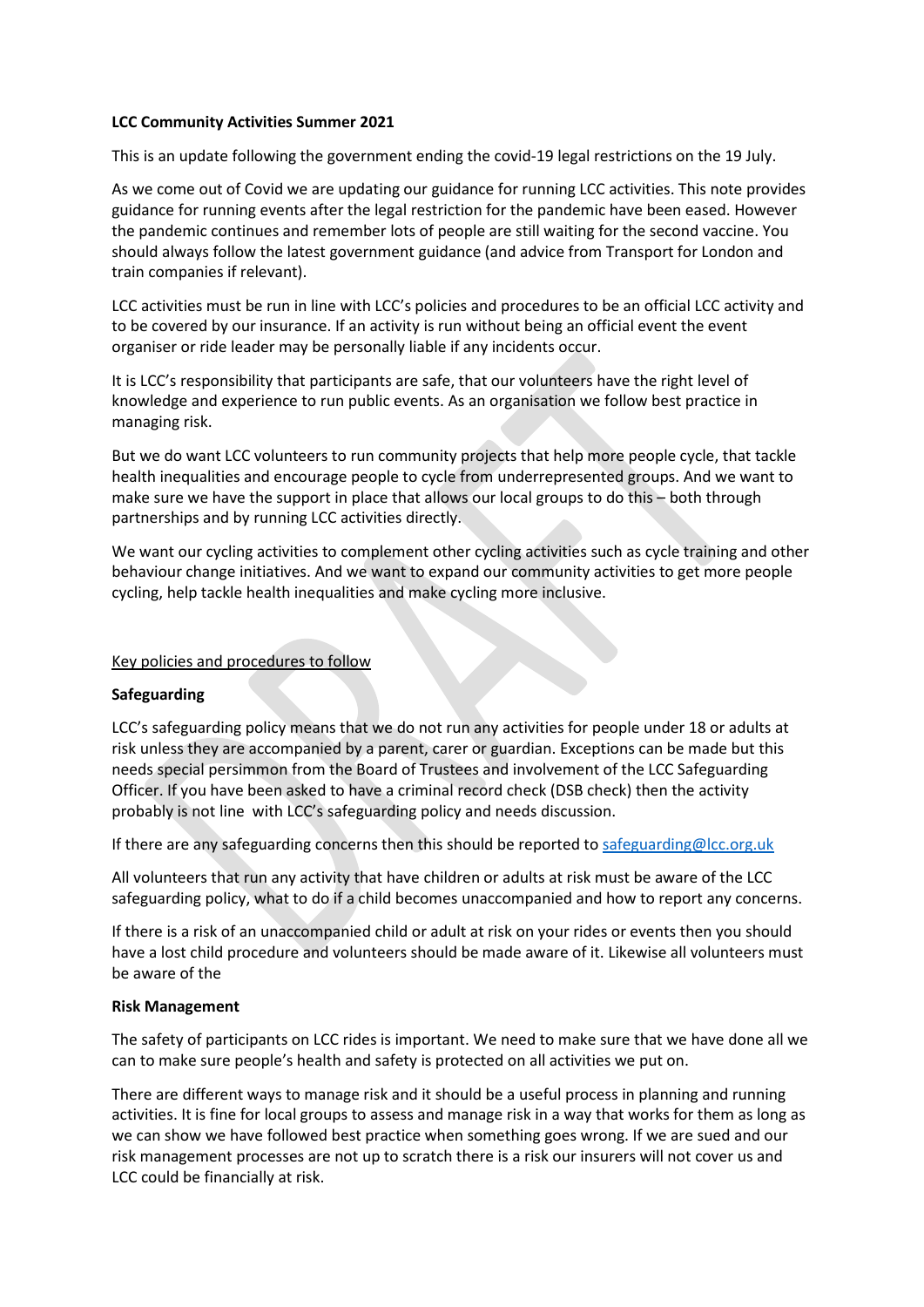For any event, risks need to be identified and a mitigation identified. The mitigation is a way of reducing the risk. For example 'Taking inexperienced riders through a busy junction' this could be mitigated by either changing the route or getting participants to walk their bikes across a crossing.

Help and advice on managing risk is available from the office and to fill out risk assessments which can feel daunting at first but are a useful tool in designing safe events and rides.

One of the key risks is making sure people who are doing something, such as leading a ride or fixing a bike, have the correct skills to do this safely.

It is always good practice to have a first aider present at any event and you should know which of the volunteers have up to date training. LCC strongly encourages all ride leaders to have first aid training. If you do not have enough trained first aiders in your group consider investing some of your funds into training.

### **Diversity and Inclusion**

LCC wants a London where everyone who wants to cycle is able to choose to do so. We know access to cycling is not equal and people may need help with additional barriers to cycle more. We want to make sure our rides and events are inclusive and accessible. And that any Londoner feels they can engage with LCC and get help with cycling more.

We want LCC as an organisation to be representative of the diversity of London – our volunteers are often the public face of LCC and we want to make sure all Londoners feel that our events are for them.

All the events should be designed to be accessible and inclusive as possible. You should give enough details to make sure a participant can decide if the event is suitable for them eg cobbled sections on rides or if the ride involves a pub stop when planning led ride routes

#### **Volunteers Records**

LCC wants to ensure that we have a record of everyone who volunteers for LCC. And especially those volunteers who take on responsibility for the public's safety by running rides or fixing bikes.

We also need to make sure all our volunteers know what to do if something goes wrong, and they are aware of important policies and procedures, such as safeguarding, and get the training that they need.

LCC will be keeping a record of who has a role at LCC events. And annually we will be in contact with volunteers to ask about the skills, experience and to check that they are aware of key policies.

#### **Participant Data**

LCC wants to make sure we are delivering a good quality service and that participants have a chance to feedback about their experience on a LCC activity. We also want to start collecting diversity data on our ride participants to see how inclusive our events are. The collecting of data means we can.

To do this will continue to use Eventbrite and require participants to register for the event ahead of the day.

This will all be managed centrally by LCC staff.

#### **Procedures relating to specific activities**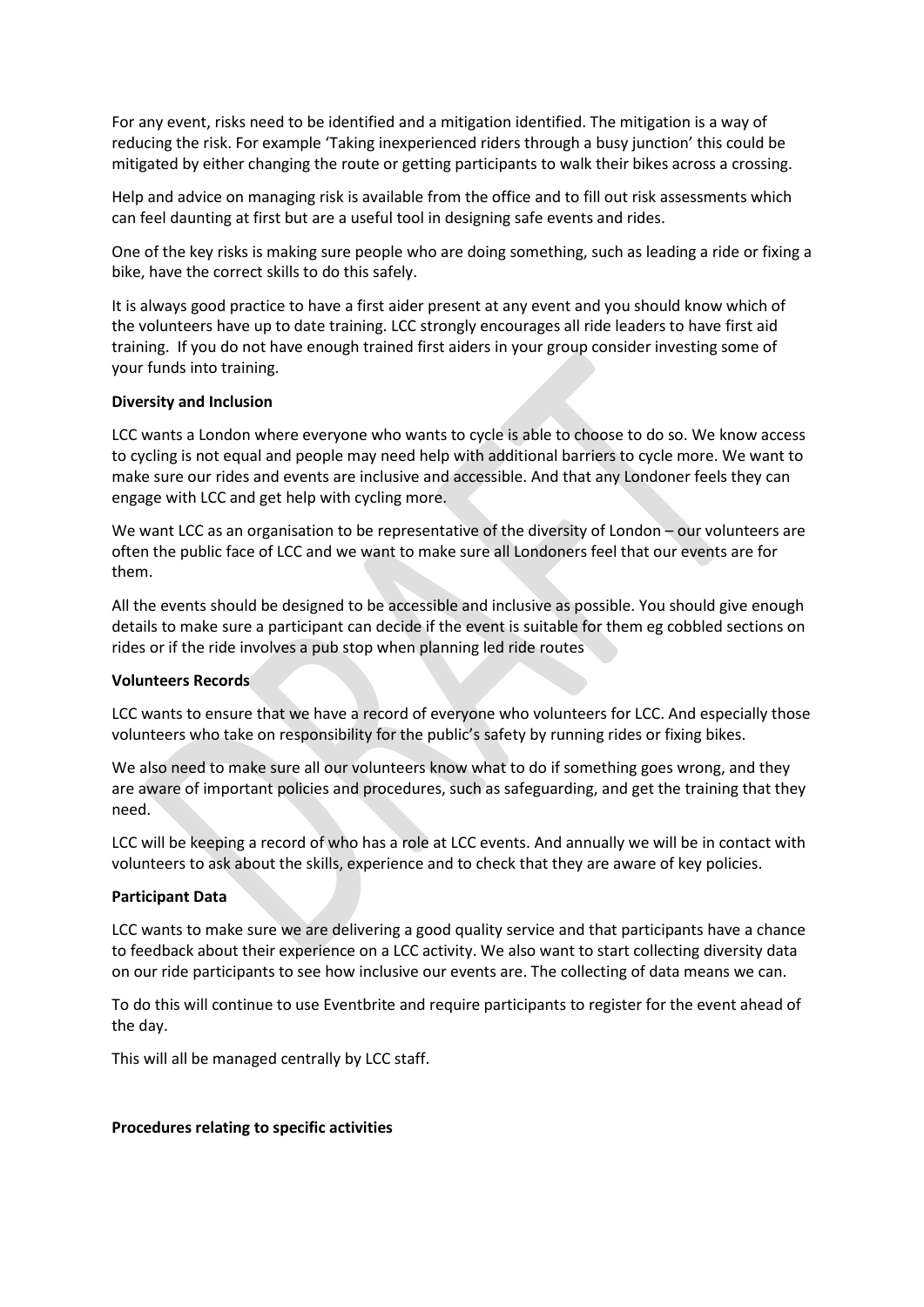# **LCC Local Group Rides**

The main aim of LCC's rides are to help people cycle more and build confidence cycling on the road. We would like to show LCC's contribution to helping more people to cycle in London and show that our rides help do this.

The majority of LCC rides should be aimed at helping people to cycle more and should be welcoming to new participants who are at the start of their cycling journey. That said, there is also a place for longer countryside adventures and rides that help create a local cycling community. The aim is to have a mix of rides for different abilities all across London.

Different groups will manage their ride leading teams in different ways. You might have a ride coordinator who helps design safe rides and then briefs the ride leaders. Or the Ride Leaders might take on responsibility for the whole process.

LCC has decided to move towards aligning our guidance with Cycling UK's guidance on group rides and the new limit of 15 people maximum is in line with that.

LCC officials Rides must:-

- Be led by an competent and experienced ride leader
- Have supporting ride marshals if the ride is more than 6-8 people. These marshals must also be competent. Or if marshals are being trained then they should be supervised.
- Have a maximum of 15 participants. (Special arrangements will be made for large scale event type rides such as Ride London).
- Have risks identified and use routes that are regularly risk assessed. And there should be a record of this.

Competency of ride leaders will be a joint understanding between the local groups and LCC head office. Ultimately it is the local group coordinator who recommends to LCC that an individual is competent to deliver the rides they have planned.

# **LCC Bike Check Events**

There are two main areas of risk for bike check events

- Event setup make sure the public are safe, there are no trip hazards, people can't hurt themselves on tools and they are kept out of the main area.
- Repairs not being done properly. We need to make sure that people's bikes are safe when they leave the event and that the volunteers have the right knowledge and experience to know this. The skills and experience of the volunteers should be documented in the risk assessment and / or what activities they will undertake. An experienced bike mechanics should supervise most bike repairs at these events.

If a regular workshop is being run then there are possibility additional risk around safeguarding and these will need to be covered in the risk assessment.

# **Projects with Partners**

We strongly encourage LCC to work in partnership with other groups and you may deliver the cycling element of some projects that others deliver. There will need to be some agreement with the other group about how joint projects are run which will include risk management and safeguarding.

# **Information Stalls**

As with the bike check events any standalone stall must be safe and not harm the public.